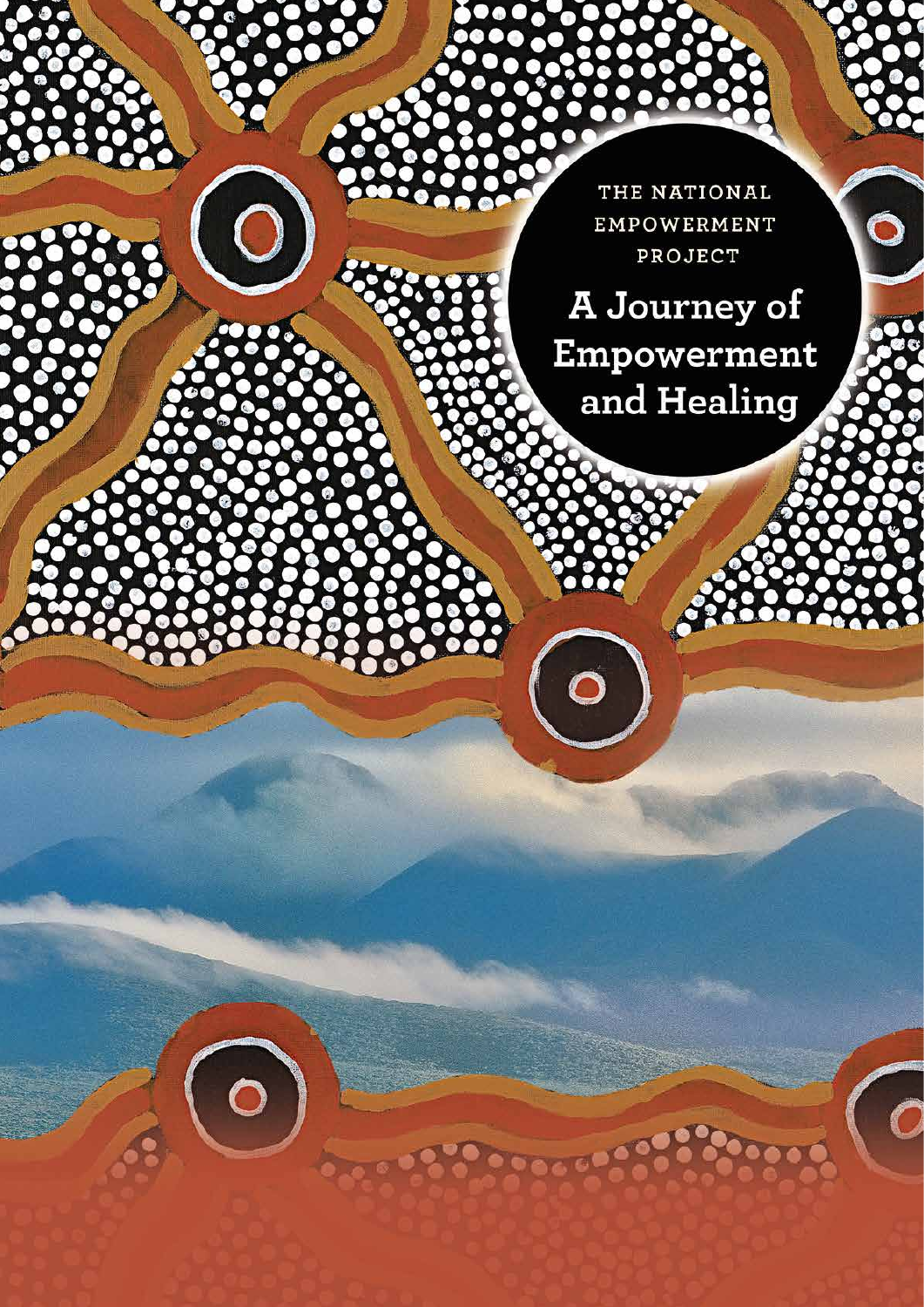**The National Empowerment Project Cultural, Social and Emotional Wellbeing Program is an innovative Aboriginal and Torres Strait Islander-led initiative working directly with communities to address their cultural, social and emotional wellbeing.** 

A story about strengthening cultural, social and emotional wellbeing is best told by the people who have begun their own journey of healing and are seeing real changes in their lives and in their communities.

Kuranda in the northwest of Cairns, and Cherbourg, in the South Burnett district of south-east Queensland, are the real measures of success for the National Empowerment Project (NEP) Cultural, Social and Emotional Wellbeing Program (CSEWB) and it is borne out in an evaluation report on the pilot phase. That report includes direct comments from community members who participated in the project, they said:

## *[It] gave me the strength to move forward.*

*[It] reminded me about life skills needed in society; helped me think about my priorities; helped regain custody of my children.*

At a community level, the evaluation report found that the NEP CSEWB Program is contributing to healing among families, improving role modelling to future generations and reaffirming cultural identity in Kuranda and Cherbourg.

While the success of the program is being played out on a daily basis in these two communities, formal evaluation of the pilot was an important milestone for the Queensland Mental Health Commission (QMHC) and its consideration of future support for the program.

Over the life of the NEP CSEWB Program, the QMHC has invested around \$625,000 for support services, community worker training and a healing program in each community. The initiative results from a partnership between the School of Indigenous Studies at the University of Western Australia, the Ngoonbi Community Services Indigenous Corporation and the Queensland Mental Health Commission.

The NEP CSEWB Program Queensland Coordinator, Glenis Grogan (Ngoonbi Community Services Indigenous Corporation), believes the key to the NEP's success is that it comes from Aboriginal people, for Aboriginal people and, more often than not, is delivered by Aboriginal people.

*It's an empowering program that gives people the tools and the skills to be able to address situations.*

*When you really know who you are, you are able to become stronger in yourself. You can be a proud Aboriginal person.*

*It's not us doing it to them. It's about their own self-realisation – their responsibility, their family and community – and what they can do to change it* (Glenis Grogan, Ngoonbi Community Services Indigenous Corporation).

Bronwyn Murray is the NEP CSEWB Program Coordinator at Cherbourg and has been closely involved with development of the CSEWB Program.

*What makes this one different is that it comes from grass roots. It's not top heavy; it wasn't put together by an organisation.*

Bronwyn said that in Cherbourg, better communication – having *'hard yarns'* – has made a positive difference to individuals and families.

So far, more than 150 people have completed the CSEWB Program in Cherbourg and Kuranda, and eight community healing events have been held.

Perhaps a stark measure of the program's success highlighted in the evaluation report was a community altercation in Cherbourg in 2015 which involved up at 200 individuals – none of whom were participants in the NEP.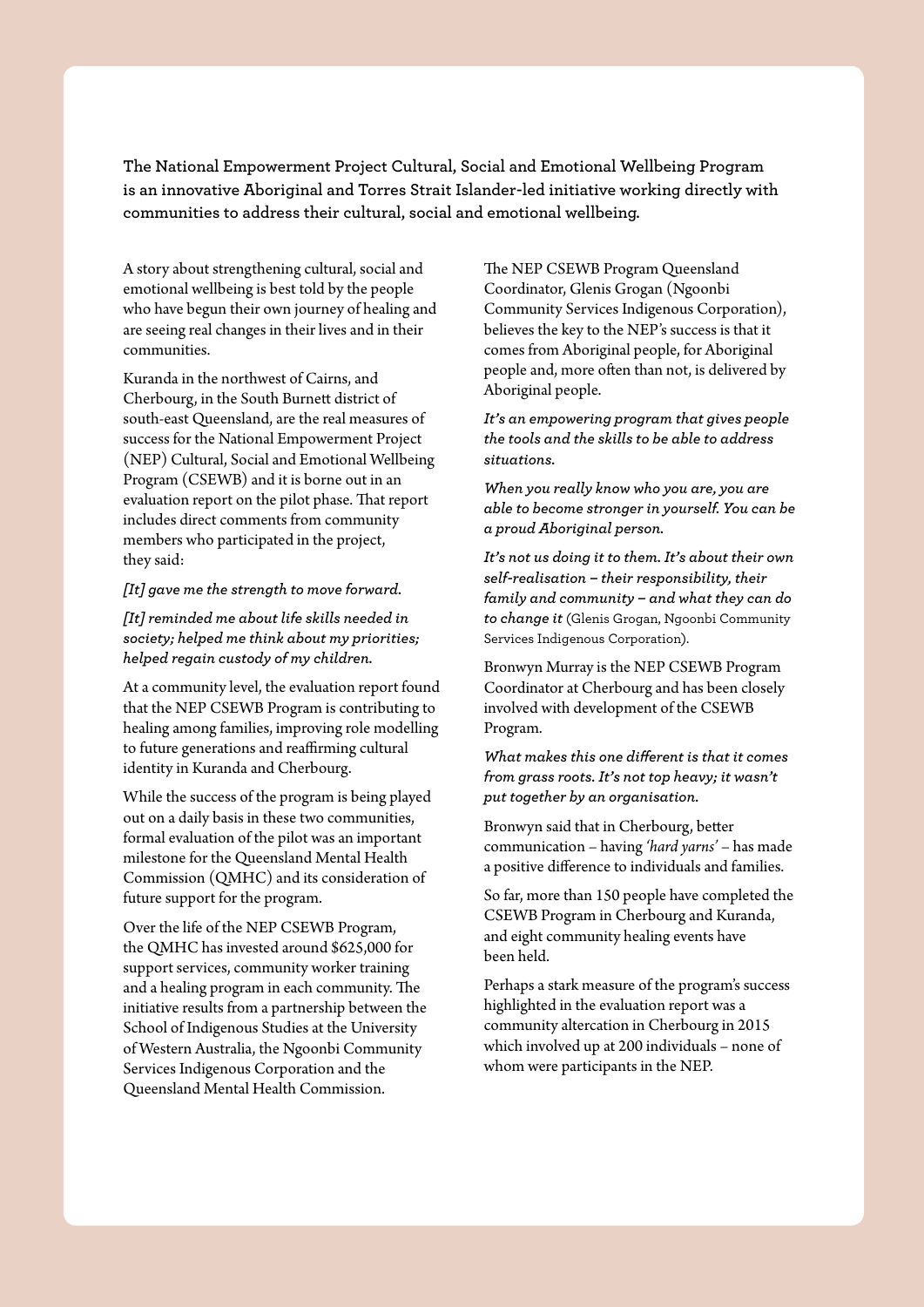An important indicator of the CSEWB Program is evidence of reduced stress levels among participants by providing training to identify the stressors in their life and giving them tools and strategies to cope. Measures of individuals' pre and post stress levels found that, with the exception of a few individuals, stress decreased for program participants in both Cherbourg and Kuranda.

Increasing resilience, reducing psychological and community distress and strengthening cultural, social and emotional wellbeing are known to reduce suicide risk in communities.

Leadership training is now being delivered in the two communities, which will allow more people to be actively involved in delivering the CSEWB Program. In the past, Aboriginal and Torres Strait Islander peoples have had to move away from their community to larger urban areas to do this type of training.

Following the formal evaluation, the QMHC has now extended its commitment to a five year strategy in the two communities and possibly to other Aboriginal and Torres Strait Islander communities in Queensland.

And while the funding support is an important part of the journey, the real story lies in the difference it is making to the lives of Indigenous people who have taken part in the program.

*[It] helped me understand my anger, stress and what triggers my emotions. [It helped with] understanding I need to get help in stressful times.*

*[I learnt that I] need to be honest with myself regarding behaviour and anxiety. [I] learnt strategies to overcome depression [and] anxiety. [I] know that I can make changes.*

Queensland Mental Health Commissioner, Dr Lesley van Schoubroeck, said:

*We're really pleased to support the NEP and it's great to see changes in places like Cherbourg and Kuranda. We see people's lives are starting to change. We hear stories of people who are getting their children back; becoming more involved in their community. If we can support programs by Aboriginal and Torres Strait Islander people in Aboriginal and Torres Strait Islander communities that are bringing about real change then they are the sorts of programs that the Commission is happy to support.*



© The National Empowerment Project, The School of Indigenous Studies, University of Western Australia, M303, 35 Stirling Highway, Crawley, WA 6009